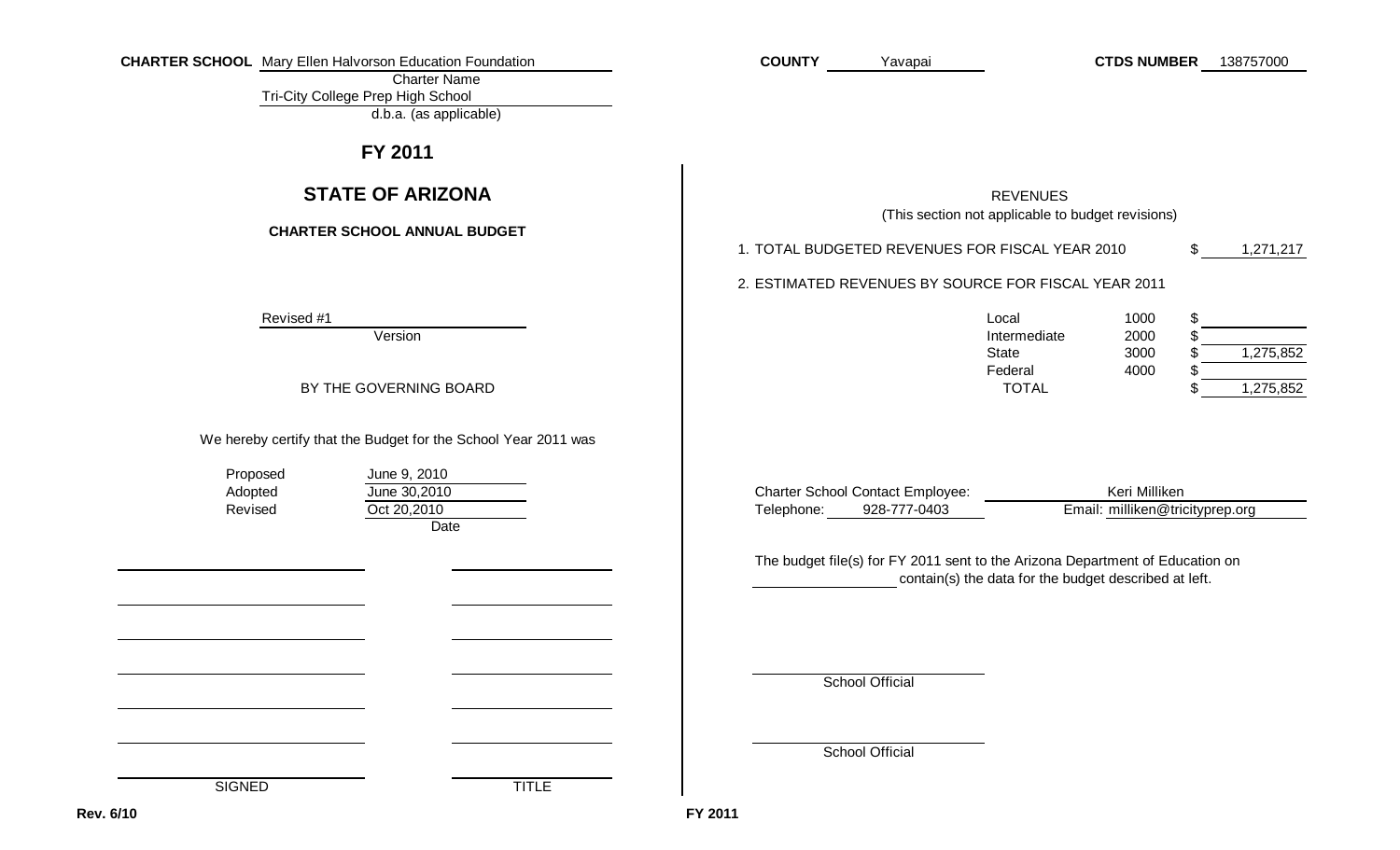| CHARTER SCHOOL Mary Ellen Halvorson Education Foundation    |                 | <b>COUNTY</b>   | Yavapai     |                 | <b>CTDS NUMBER</b> | 138757000      |                |               |     |
|-------------------------------------------------------------|-----------------|-----------------|-------------|-----------------|--------------------|----------------|----------------|---------------|-----|
|                                                             |                 |                 | Purchased   |                 |                    |                | <b>Totals</b>  |               |     |
| <b>EXPENSES</b>                                             |                 | Employee        | Services    |                 |                    | Current        | <b>Budget</b>  | %             |     |
|                                                             | <b>Salaries</b> | <b>Benefits</b> | 6300, 6400, | Supplies        | Other              | Year           | Year           | Increase/     |     |
| 1000 Schoolwide Project                                     | 6100            | 6200            | 6500        | 6600            | 6800               | 2010           | 2011           | Decrease      |     |
| 100 Regular Education                                       |                 |                 |             |                 |                    |                |                |               |     |
| 1000 Instruction                                            | 549,003         | 269,140         | 100,880     | 44,595          | 606                | 826,971        | 964,224        | 16.6% 1.      |     |
| <b>Support Services</b>                                     |                 |                 |             |                 |                    |                |                |               |     |
| 2100 Students                                               | 2               |                 | 700         | 630             | 650                | 1,279          | 1,980          | 54.8% 2.      |     |
| 2200 Instruction                                            | 3               |                 | 1,265       | 1,843           |                    | 3,108          | 3,108          | $0.0\%$ 3.    |     |
| 2300 General Administration                                 | 52,900          | 10,000          |             |                 |                    | 61,328         | 62,900         | $2.6\%$ 4.    |     |
| 2400 School Administration                                  | 22,660          | 4,700           |             | 400             | 625                | 26,911         | 28,385         | 5.5% 5.       |     |
| 2500 Central Services                                       | 12,462<br>6     | 1,370           | 19,640      | 1,000           | 2,576              | 47,727         | 37,048         | $-22.4\%$ 6.  |     |
| 2600 Operation & Maintenance of Plant                       | 18,875          | 4,750           | 36,000      | 4,760           | 666                | 74,992         | 65,051         | $-13.3\%$ 7.  |     |
| 2900 Other Support Services                                 | 8               |                 |             |                 |                    | $\Omega$       | 0              |               |     |
| 3000 Operation of Noninstructional Services                 | 9               |                 |             |                 |                    | $\Omega$       | $\mathbf{0}$   |               | 9.  |
| 4000 Facilities Acquisition & Construction                  | 10 <sub>1</sub> |                 |             | 3,500           | 74,333             | 196,717        | 77,833         | $-60.4\%$ 10. |     |
| 5000 Debt Service                                           | 11              |                 |             |                 |                    | 0              | 0              |               | 11. |
| 610 School-Sponsored Cocurricular Activities                | 12.             |                 |             |                 |                    | $\Omega$       | 0              |               | 12. |
| 620 School-Sponsored Athletics                              | 13.             |                 |             |                 |                    | 0              | 0              |               | 13. |
| 630, 700, 800, 900 Other Programs                           | 14              |                 |             |                 |                    | $\mathbf{0}$   | $\Omega$       |               | 14. |
| Subtotal (lines 1-14)                                       | 15.<br>655,900  | 289,960         | 158,485     | 56,728          | 79,456             | 1,239,033      | 1,240,529      | $0.1\%$ 15.   |     |
| 200 Special Education                                       |                 |                 |             |                 |                    |                |                |               |     |
| 1000 Instruction                                            | 16.<br>16,831   | 7,986           | 3,026       | 1,338           | 18                 | 25,580         | 29,199         | 14.1% 16.     |     |
| <b>Support Services</b>                                     |                 |                 |             |                 |                    |                |                |               |     |
| 2100 Students                                               | 17.             |                 | 21          | 19              | 20                 | 40             | 60             | 50.0% 17.     |     |
| 2200 Instruction                                            | 18.             |                 | 38          | 56              |                    | 96             | 94             | $-2.1\%$ 18.  |     |
| 2300 General Administration                                 | 1,587<br>19.    | 300             |             |                 |                    | 1,879          | 1,887          | $0.4\%$ 19.   |     |
| 2400 School Administration                                  | 680<br>20       | 141             |             | $\overline{12}$ | 19                 | 811            | 852            | $5.1\%$ 20.   |     |
| 2500 Central Services                                       | 377<br>21       | 41              | 590         | 30              | $\overline{77}$    | 1,442          | 1,115          | $-22.7\%$ 21. |     |
| 2600 Operation & Maintenance of Plant                       | 22.<br>625      | 143             | 1,080       | 143             | $\overline{20}$    | 2,336          | 2,011          | $-13.9\%$ 22. |     |
| 2900 Other Support Services                                 | 23.             |                 |             |                 |                    | 0              | $\mathbf{0}$   |               | 23. |
| 3000 Operation of Noninstructional Services                 | 24.             |                 |             | 105             |                    | 0              | 105            |               | 24. |
| 4000 Facilities Acquisition & Construction                  | 25.             |                 |             |                 |                    | 0              | $\mathbf 0$    |               | 25. |
| 5000 Debt Service                                           | 26.             |                 |             |                 |                    | $\Omega$       | $\Omega$       |               | 26. |
| Subtotal (lines 16-26)                                      | 27.<br>20,100   | 8,611           | 4,755       | 1,703           | 154                | 32,184         | 35,323         | $9.8\%$ 27.   |     |
| 300 Special Education Disability Title 8 PL 103-382 Add-On  | 28.             |                 |             |                 |                    | 0              | $\mathbf{0}$   |               | 28. |
| 400 Pupil Transportation                                    | 29.             |                 |             |                 |                    | $\overline{0}$ | $\overline{0}$ |               | 29. |
| 530 Dropout Prevention Programs                             | 30.             |                 |             |                 |                    | $\mathbf 0$    | $\mathbf 0$    |               | 30. |
| 540 Joint Career & Technical Ed. & Vocational Ed. Center    | 31.             |                 |             |                 |                    | $\Omega$       | $\Omega$       |               | 31. |
| Subtotal (lines 15 and 27-31)                               | 32.<br>676,000  | 298,571         | 163,240     | 58,431          | 79,610             | 1,271,217      | 1,275,852      | $0.4\%$ 32.   |     |
| Classroom Site Projects (from page 4, line 14)              | 33.<br>36,936   | 40,824          | $\Omega$    | $\Omega$        |                    | $\mathbf{0}$   | 77,760         |               | 33. |
| Instructional Improvement Project (from page 4, line 5)     | 34.             |                 |             |                 |                    | $\Omega$       | $\Omega$       |               | 34. |
| Structured English Immersion Project (from page 5, line 11) | 35.<br>0        | 0               | 0           | $\Omega$        | $\Omega$           | 0              | 0              |               | 35. |
| Compensatory Instruction Project (from page 5, line 22)     | 36.<br>0        | $\Omega$        | $\Omega$    | $\Omega$        | $\Omega$           | $\mathbf 0$    | $\mathbf{0}$   |               | 36. |
| Federal and State Projects (from page 2, line 31)           | 37.             |                 |             |                 |                    | $\Omega$       | $\Omega$       |               | 37. |
| Total (lines 32-37)                                         | 38.<br>712,936  | 339,395         | 163,240     | 58,431          | 79,610             | 1,271,217      | 1,353,612      | $6.5\%$ 38.   |     |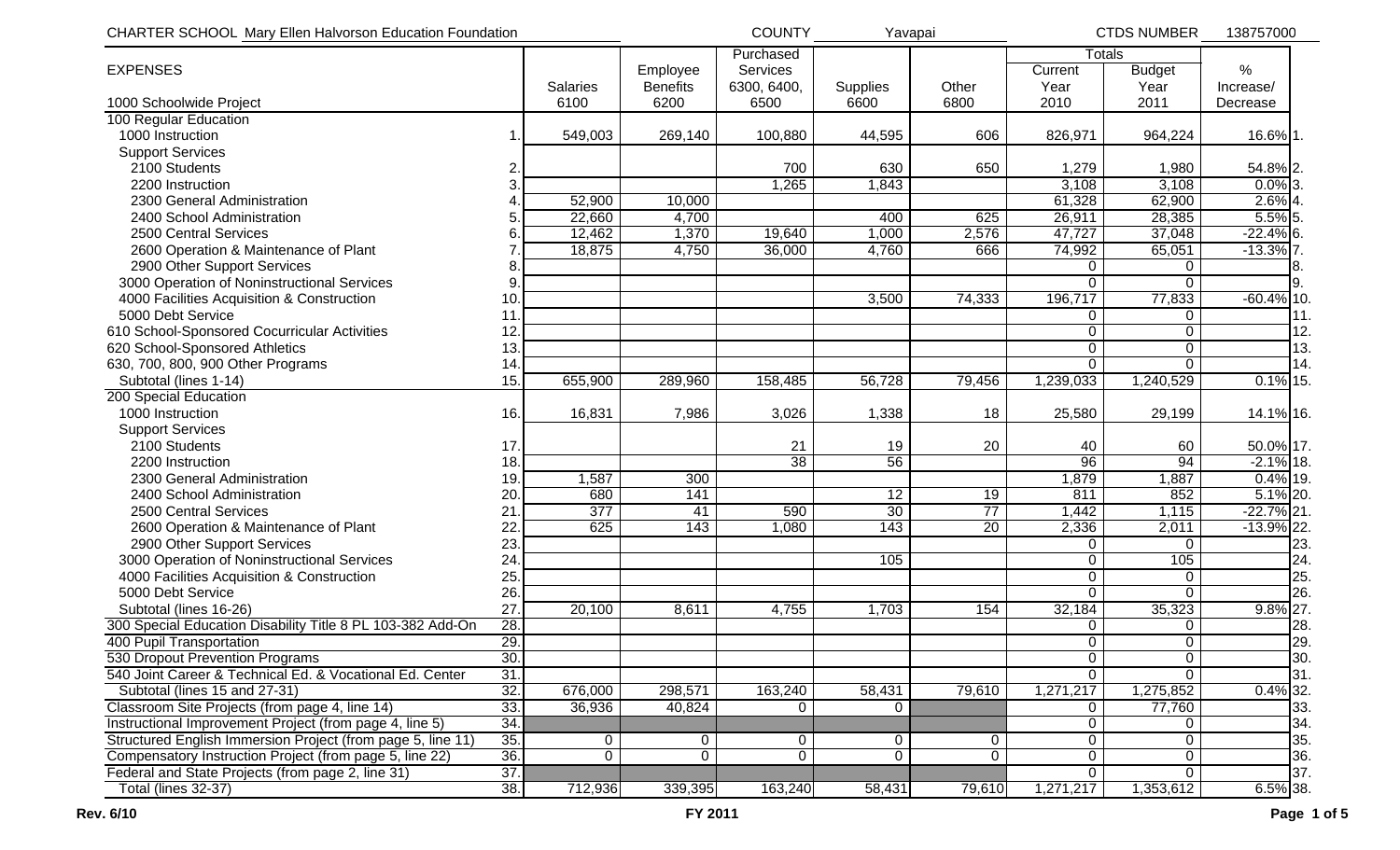| CHARTER SCHOOL Mary Ellen Halvorson Education Foundation |                      |                    |                    | <b>COUNTY</b><br>Yavapai                                                                                  |                | <b>CTDS NUMBER</b>           |                                  | 138757000          |
|----------------------------------------------------------|----------------------|--------------------|--------------------|-----------------------------------------------------------------------------------------------------------|----------------|------------------------------|----------------------------------|--------------------|
| FEDERAL AND STATE PROJECTS                               |                      |                    |                    | SPECIAL EDUCATION PROGRAMS BY TYPE                                                                        |                |                              |                                  |                    |
|                                                          |                      |                    |                    |                                                                                                           | Program 200    | Total                        | Program 200                      | Total              |
|                                                          | <b>Current Year</b>  | <b>Budget Year</b> |                    |                                                                                                           | Current Year   | <b>Current Year</b>          | <b>Budget Year</b>               | <b>Budget Year</b> |
| 1100-1399 FEDERAL PROJECTS                               | 2010                 | 2011               |                    |                                                                                                           | 2010           | 2010                         | 2011                             | 2011               |
| 1. 1100-1130 ESEA Title I-Helping Disadvantaged Children | $\overline{0}$       |                    |                    | 1. Autism                                                                                                 | $\mathbf 0$    | $\overline{0}$               |                                  | $5,888$ 1.         |
| 2. 1140-1150 ESEA Title II-Prof. Dev. And Technology     | $\overline{0}$       |                    | $\overline{2}$ .   | 2. Developmental Delay                                                                                    | $\overline{0}$ | $\overline{0}$               |                                  |                    |
| 3. 1160 ESEA Title IV-21st Century Schools               | $\overline{0}$       |                    | 3.                 | 3. Emotional Disability                                                                                   | $\mathbf 0$    | $\overline{0}$               |                                  |                    |
| 4. 1170-1180 ESEA Title V-Promote Informed Parent Choice | $\overline{0}$       |                    | 4.                 | 4. Hearing Impairment                                                                                     | $\overline{0}$ | $\mathbf{0}$                 |                                  |                    |
| 5. 1190 ESEA Title III-Limited Eng. & Immigrant Students | $\overline{0}$       |                    | 5.                 | 5. Other Health Impairments                                                                               | $\overline{0}$ | $\overline{0}$               |                                  | 29,435             |
| 6. 1200 ESEA Title VII-Indian Education                  | $\overline{0}$       |                    | 6.                 | 6. Specific Learning Disability                                                                           | $\mathbf 0$    | $\overline{0}$               |                                  | 6.                 |
| 7. 1210 ESEA Title VI-Flexibility and Accountability     | $\overline{0}$       |                    | 7.                 | 7. Mild, Moderate, or Severe Mental Ret.                                                                  | $\overline{0}$ | $\pmb{0}$                    |                                  | 7.                 |
| 8. 1220 IDEA, Part B                                     | $\overline{0}$       |                    | 8.                 | 8. Multiple Disabilities                                                                                  | $\overline{0}$ | $\overline{0}$               |                                  | 8.                 |
| 9. 1230 Johnson-O'Malley                                 | $\overline{0}$       |                    | 9.                 | 9. Multiple Disabilities with S.S.I.*                                                                     | $\mathbf 0$    | $\overline{0}$               |                                  | 9.                 |
| 10. 1240 Workforce Investment Act                        | $\overline{0}$       |                    | 10.                | 10. Orthopedic Impairment                                                                                 | $\mathbf 0$    | $\overline{0}$               |                                  | 10.                |
| 11. 1250 AEA-Adult Education                             | $\overline{0}$       |                    | 11.                | 11. Speech/Language Impairment                                                                            | $\mathbf 0$    | $\overline{0}$               |                                  | 11.                |
| 12. 1260-1270 Vocational Education-Basic Grants          | $\overline{0}$       |                    | 12.                | 12. Traumatic Brain Injury                                                                                | $\overline{0}$ | $\overline{0}$               |                                  | 12.                |
| 13. 1280 ESEA Title X-Homeless Education                 | $\overline{0}$       |                    | 13.                | 13. Visual Impairment                                                                                     | $\Omega$       | $\overline{0}$               |                                  | 13.                |
| 14. 1290 Medicaid Reimbursement                          | $\overline{0}$       |                    | 14.                | 14. Subtotal (lines 1-13)                                                                                 | $\overline{0}$ | $\overline{0}$               | $\mathbf 0$                      | $35,323$ 14        |
| 15. 1300 Charter School Implementation Proj. (Stimulus)  | $\mathbf 0$          |                    | 15.                | 15. Gifted Education                                                                                      | $\overline{0}$ | $\overline{0}$               |                                  | 15.                |
| 16. 1310-1399 Other Federal Projects                     | $\overline{0}$       |                    | 16.                | 16. ELL Incremental Costs                                                                                 | $\overline{0}$ | $\overline{0}$               |                                  | 16.                |
| 17. Total Federal Projects (lines 1-16)                  | $\overline{0}$       |                    | $0$ 17.            | 17. ELL Compensatory Instruction                                                                          | $\overline{0}$ | $\overline{0}$               |                                  | 17 <sub>2</sub>    |
| 1400-1499 STATE PROJECTS                                 |                      |                    |                    | 18. Remedial Education                                                                                    | $\mathbf 0$    | $\mathbf 0$                  |                                  | 18.                |
| 18. 1400 Vocational Education                            | $\mathbf 0$          |                    | 18.                | 19. Vocational and Technological Ed.                                                                      | $\overline{0}$ | $\overline{0}$               |                                  | 19.                |
| 19. 1410 Early Childhood Block Grant                     | $\mathbf 0$          |                    | 19.                | 20. Career Education                                                                                      | $\overline{0}$ | $\mathbf 0$                  |                                  | 20.                |
| 20. 1420 Extended School Year-Pupils with Disabilities   | $\overline{0}$       |                    | 20.                | 21. Subtotal (lines 15-20)                                                                                | $\overline{0}$ | $\overline{0}$               | $\mathbf 0$                      | $\overline{0}$ 21. |
| 21. 1425 Adult Basic Education                           | $\mathbf 0$          |                    | 21.                | 22. TOTAL (lines 14 and 21) (1)                                                                           | $\overline{0}$ | $\overline{0}$               | $\overline{0}$                   | 35,323 22.         |
| 22. 1430 Chemical Abuse Prevention Programs              | $\overline{0}$       |                    | 22.                | * Severe Sensory Impairment                                                                               |                |                              |                                  |                    |
| 23. 1435 Academic Contests                               | $\overline{0}$       |                    | 23.                | (1) Program 200 Current Year and Program 200 Budget Year column totals should equal line 27 on pg. 1      |                |                              |                                  |                    |
| 24. 1445 Dropout Prevention Program (Grade 4-12)         | $\mathbf 0$          |                    | 24.                | Total Current Year and Total Budget Year column totals should equal the total of lines 27 and 28 on pg. 1 |                |                              |                                  |                    |
| 25. 1450 Gifted Education                                | $\overline{0}$       |                    | 25.                |                                                                                                           |                |                              |                                  |                    |
| 26. 1455 Family Literacy Program                         | $\overline{0}$       |                    | 26.                | <b>PROPOSED RATIOS FOR</b>                                                                                |                |                              | <b>SELECTED EXPENSES BY TYPE</b> |                    |
| 27. 1460 Environmental Special Plate                     | $\overline{0}$       |                    | 27.                | <b>SPECIAL EDUCATION</b>                                                                                  |                |                              | (Must be included on page 1)     |                    |
| 28. 1465 Charter School Stimulus Fund                    | $\overline{0}$       |                    | 28.                |                                                                                                           |                |                              |                                  |                    |
| 29. 1470-1499 Other State Projects                       | $\overline{0}$       |                    | 29.                | Teacher-Pupil<br>$1$ to<br>9.0                                                                            |                | <b>Audit Services</b>        |                                  | 7,950              |
| 30. Total State Projects (lines 18-29)                   | $\overline{0}$       |                    | $\frac{0}{0}$ 30.  | 7.0<br>$1$ to<br>Staff-Pupil                                                                              |                | <b>Classroom Instruction</b> |                                  | 964,224            |
| 31. Total Federal and State Projects (lines 17 and 30)   | $\overline{\bullet}$ |                    | $\overline{0}$ 31. |                                                                                                           |                |                              |                                  |                    |
| <b>CAPITAL ACQUISITIONS</b>                              |                      |                    |                    |                                                                                                           |                |                              |                                  |                    |
|                                                          | <b>Current Year</b>  | <b>Budget Year</b> |                    |                                                                                                           |                |                              |                                  |                    |
|                                                          | 2010                 | 2011               |                    |                                                                                                           |                |                              |                                  |                    |
| 1. 0191 Land and Land Improvements                       | $\mathbf{0}$         |                    |                    | STATE EQUALIZATION ASSISTANCE BUDGETED FOR FOOD SERVICE EXPENSES                                          |                |                              |                                  |                    |
| 2. 0192 Site Improvements                                | $\overline{0}$       |                    | 2.                 | Enter the amount of State Equalization Assistance budgeted                                                |                |                              |                                  |                    |

- 
- 3. 0194 Buildings and Building Improvements <br>4. 0196 Equipment 0
- 4. 0196 Equipment 0 4.
- 5. 0198 Construction in Progress 6 6 5. 0198 Construction in Progress 6 6 5.
- 6. Total Capital Acquisitions (lines 1-5) <sup>0</sup> <sup>0</sup> 6.

0 2. Enter the amount of State Equalization Assistance budgeted<br>0 3. For Food Service, Function 3100: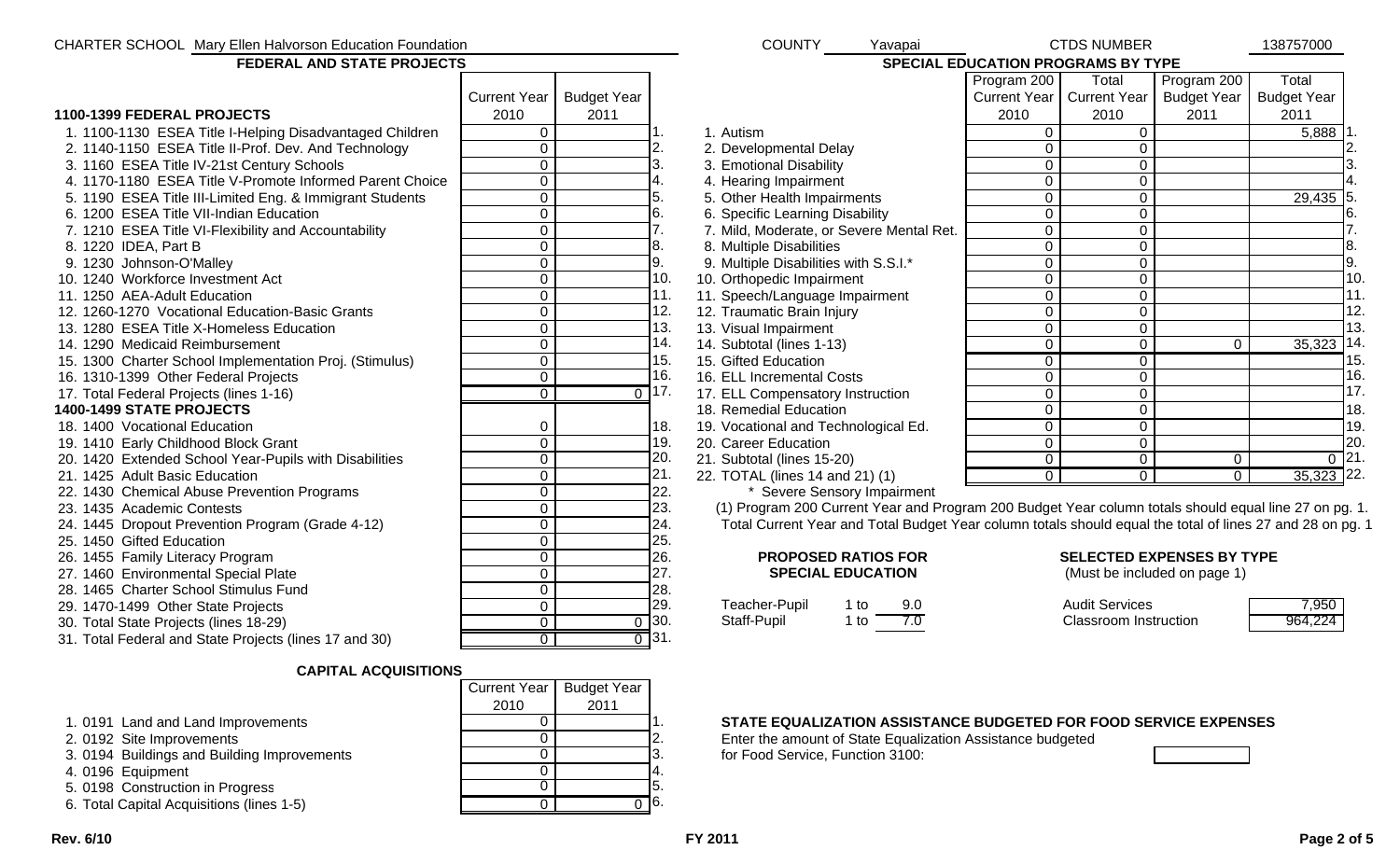|                                                      |                |                 | Employee        |                     | <b>Totals</b>      | $\%$        |
|------------------------------------------------------|----------------|-----------------|-----------------|---------------------|--------------------|-------------|
| <b>Expenses</b>                                      |                | <b>Salaries</b> | <b>Benefits</b> | <b>Current Year</b> | <b>Budget Year</b> | Increase/   |
|                                                      |                | 6100            | 6200            | 2010                | 2011               | Decrease    |
| <b>Classroom Site Project 1011 - Base Salary</b>     |                |                 |                 |                     |                    |             |
| 100 Regular Education                                |                |                 |                 |                     |                    |             |
| 1000 Instruction                                     |                | 12,312          | 3,888           | 16,200              | 16,200             | $0.0\%$ 1.  |
| 2100 Support Services - Students                     | $\overline{2}$ |                 |                 | 0                   | 0                  | 2.          |
| 2200 Support Services - Instruction                  | 3.             |                 |                 | $\Omega$            | $\Omega$           | 3.          |
| Program 100 Subtotal (lines 1-3)                     | 4              | 12,312          | 3,888           | 16,200              | 16,200             | $0.0\%$ 4.  |
| 200 Special Education                                |                |                 |                 |                     |                    |             |
| 1000 Instruction                                     | 5              |                 |                 | 0                   | 0                  | 5.          |
| 2100 Support Services - Students                     | 6.             |                 |                 | $\mathbf 0$         | $\overline{0}$     | 6.          |
| 2200 Support Services - Instruction                  |                |                 |                 | $\overline{0}$      | $\overline{0}$     | 7.          |
| Program 200 Subtotal (lines 5-7)                     | 8.             | $\overline{0}$  | 0               | $\mathbf 0$         | $\mathbf 0$        | 8.          |
| Other Programs (Specify)                             |                |                 |                 |                     |                    |             |
| 1000 Instruction                                     | 9.             |                 |                 | $\mathbf 0$         | 0                  | 9.          |
| 2100 Support Services - Students                     | 10.            |                 |                 | $\mathbf 0$         | $\overline{0}$     | 10.         |
| 2200 Support Services - Instruction                  | 11             |                 |                 | 0                   | $\mathbf 0$        | 11.         |
| Other Programs Subtotal (lines 9-11)                 | 12             | $\Omega$        | 0               | $\overline{0}$      | $\overline{0}$     | 12.         |
| otal Expenses (lines 4, 8, and 12)                   | 13.            | 12,312          | 3,888           | 16,200              | 16,200             | $0.0\%$ 13. |
| <b>Classroom Site Project 1012 - Performance Pay</b> |                |                 |                 |                     |                    |             |
| 100 Regular Education                                |                |                 |                 |                     |                    |             |
| 1000 Instruction                                     | 14.            | 24,624          | 7,776           | 32,400              | 32,400             | $0.0\%$ 14. |
| 2100 Support Services - Students                     | 15.            |                 |                 | 0                   | 0                  | 15.         |
| 2200 Support Services - Instruction                  | 16.            |                 |                 | 0                   | $\Omega$           | 16.         |
| Program 100 Subtotal (lines 14-16)                   | 17             | 24,624          | 7,776           | 32,400              | 32,400             | $0.0\%$ 17. |
| 200 Special Education                                |                |                 |                 |                     |                    |             |
| 1000 Instruction                                     | 18.            |                 |                 | 0                   | 0                  | 18.         |
| 2100 Support Services - Students                     | 19.            |                 |                 | 0                   | $\overline{0}$     | 19.         |
| 2200 Support Services - Instruction                  | 20             |                 |                 | $\mathbf 0$         | $\overline{0}$     | 20.         |
| Program 200 Subtotal (lines 18-20)                   | 21             | 0               | 0               | 0                   | $\mathbf 0$        | 21.         |
| Other Programs (Specify)                             |                |                 |                 |                     |                    |             |
| 1000 Instruction                                     | 22             |                 |                 | $\mathbf 0$         | 0                  | 22.         |
| 2100 Support Services - Students                     | 23             |                 |                 | $\overline{0}$      | $\overline{0}$     | 23.         |
| 2200 Support Services - Instruction                  | 24             |                 |                 | 0                   | 0                  | 24.         |
| Other Programs Subtotal (lines 22-24)                | 25             | $\Omega$        | $\Omega$        | 0                   | $\Omega$           | 25.         |
| Total Expenses (lines 17, 21, and 25)                | 26.            | 24,624          | 7,776           | 32,400              | 32,400             | $0.0\%$ 26. |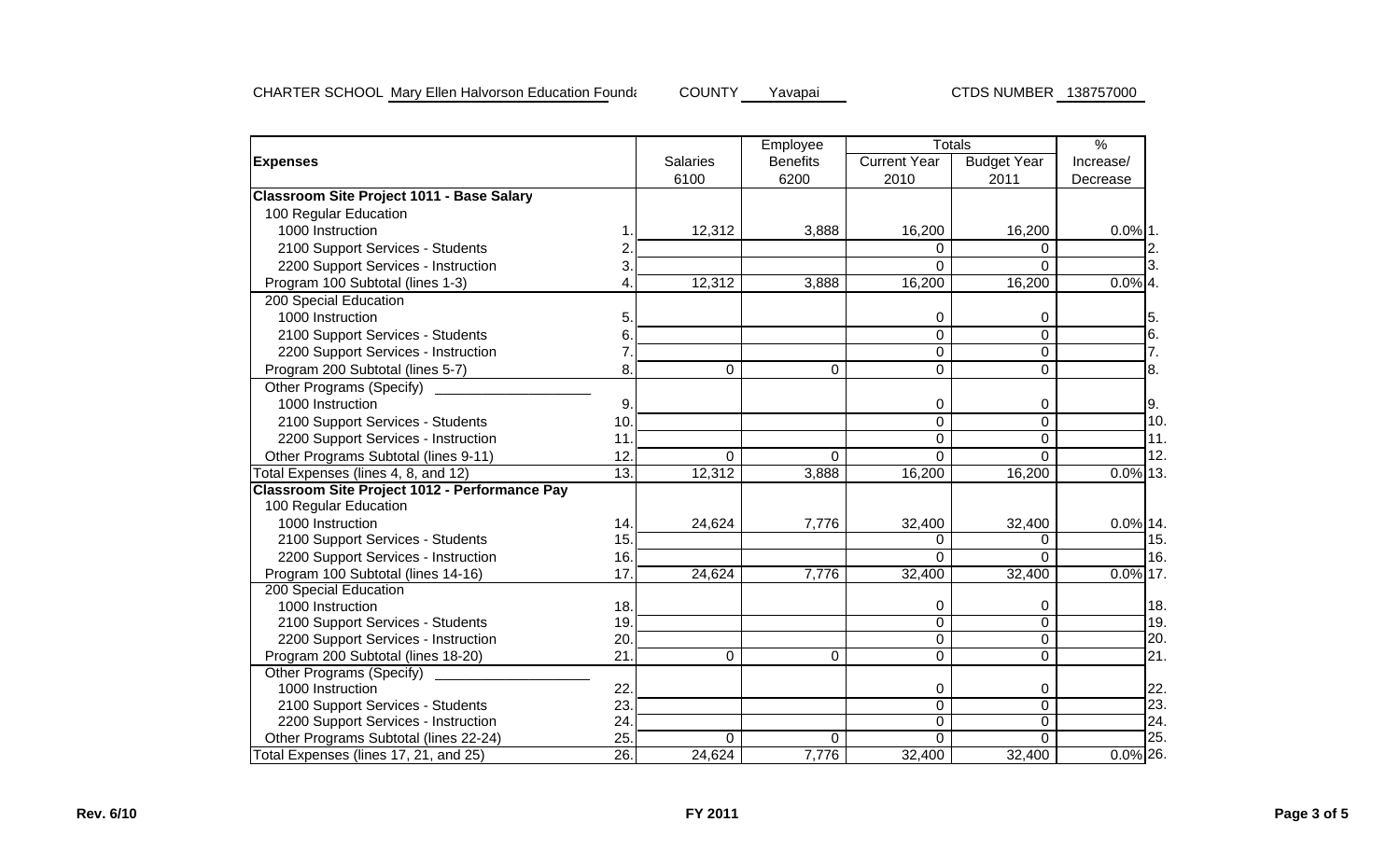|                                                               |     |                 |                 | Purchased        |                 |                     | Totals             |             |
|---------------------------------------------------------------|-----|-----------------|-----------------|------------------|-----------------|---------------------|--------------------|-------------|
|                                                               |     |                 | Employee        | <b>Servicces</b> |                 |                     |                    | $\%$        |
| <b>Expenses</b>                                               |     | <b>Salaries</b> | <b>Benefits</b> | 6300, 6400,      | <b>Supplies</b> | <b>Current Year</b> | <b>Budget Year</b> | Increase/   |
|                                                               |     | 6100            | 6200            | 6500             | 6600            | 2010                | 2011               | Decrease    |
| <b>Classroom Site Project 1013 - Other</b>                    |     |                 |                 |                  |                 |                     |                    |             |
| 100 Regular Education                                         |     |                 |                 |                  |                 |                     |                    |             |
| 1000 Instruction                                              |     |                 | 29,160          |                  |                 | 29,160              | 29,160             | $0.0\%$ 1.  |
| 2100 Support Services - Students                              |     |                 |                 |                  |                 |                     |                    |             |
| 2200 Support Services - Instruction                           |     |                 |                 |                  |                 |                     |                    |             |
| Program 100 Subtotal (lines 1-3)                              |     |                 | 29,160          | $\Omega$         | ∩               | 29,160              | 29,160             | $0.0\%$ 4.  |
| 200 Special Education                                         |     |                 |                 |                  |                 |                     |                    |             |
| 1000 Instruction                                              |     |                 |                 |                  |                 | 0                   | 0                  |             |
| 2100 Support Services - Students                              |     |                 |                 |                  |                 | 0                   | $\Omega$           |             |
| 2200 Support Services - Instruction                           |     |                 |                 |                  |                 | $\mathbf 0$         |                    |             |
| Program 200 Subtotal (lines 5-7)                              | 8.  | $\Omega$        | $\Omega$        | $\Omega$         | $\Omega$        | 0                   | $\Omega$           |             |
| 530 Dropout Prevention Programs                               |     |                 |                 |                  |                 |                     |                    |             |
| 1000 Instruction                                              | 9.  |                 |                 |                  |                 | 0                   | 0                  | Ι9.         |
| Other Programs (Specify)                                      |     |                 |                 |                  |                 |                     |                    |             |
| 1000 Instruction                                              | 10. |                 |                 |                  |                 | 0                   |                    | 10          |
| 2100, 2200 Support Services - Students/Instruction            | 11. |                 |                 |                  |                 | $\overline{0}$      |                    | 11.         |
| Other Programs Subtotal (lines 10-11)                         | 12. | C               | $\Omega$        | 0                | $\Omega$        | $\Omega$            |                    | 12.         |
| Total Expenses (lines 4, 8, 9, and 12)                        | 13. |                 | 29,160          |                  |                 | 29,160              | 29,160             | 0.0% 13     |
| Total Classroom Site Projects (line 13 & p. 3, lines 13 & 26) | 14. | 36,936          | 40,824          | $\Omega$         |                 | 77,760              | 77,760             | $0.0\%$ 14. |

## **INSTRUCTIONAL IMPROVEMENT PROJECT**

Indicate amounts budgeted in Project 1020 for the following:

1. Teacher Compensation Increases

2.Class Size Reduction

3. Dropout Prevention Programs (1)

4. Instructional Improvement Programs (1)

5. Total Instructional Improvement (lines 1-4)

(1) These monies must be spent for maintenance and operation purposes only.

|                       | <b>Current Year</b> | <b>Budget Year</b> |            |
|-----------------------|---------------------|--------------------|------------|
|                       | 2010                | 2011               |            |
| tion Increases        |                     |                    |            |
| n                     |                     |                    |            |
| Programs (1)          |                     |                    | . ა.       |
| ement Programs (1)    |                     |                    | -4.        |
| provement (lines 1-4) |                     |                    | <b>15.</b> |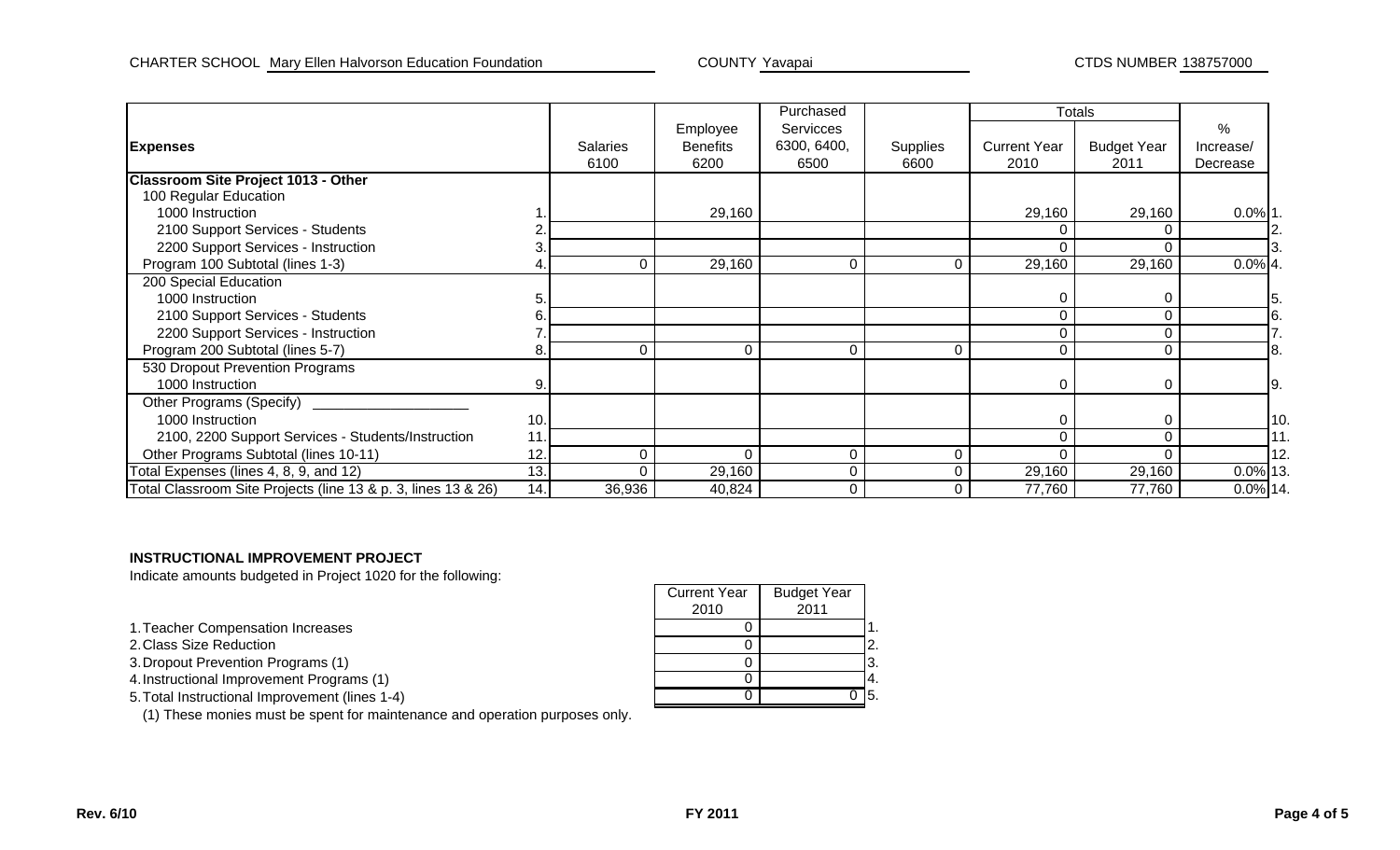## CHARTER SCHOOL Mary Ellen Halvorson Education Foundation Nation New York COUNTY Yavapai Navagai 2010 CTDS NUMBER 238757000

CTDS NUMBER

|                                                    |            | Number of      |                 |                 | Purchased       |                 |       |                     | <b>Totals</b>      |           |
|----------------------------------------------------|------------|----------------|-----------------|-----------------|-----------------|-----------------|-------|---------------------|--------------------|-----------|
|                                                    |            | Personnel      |                 | Employee        | <b>Services</b> |                 |       |                     |                    | %         |
| <b>Expenses</b>                                    |            | Current Budget | <b>Salaries</b> | <b>Benefits</b> | 6300, 6400,     | <b>Supplies</b> | Other | <b>Current Year</b> | <b>Budget Year</b> | Increase/ |
|                                                    | Year       | Year           | 6100            | 6200            | 6500            | 6600            | 6800  | 2010                | 2011               | Decrease  |
| <b>Structured English Immersion Project - 1071</b> |            |                |                 |                 |                 |                 |       |                     |                    |           |
| 260 Special Education-ELL Incremental Costs        |            |                |                 |                 |                 |                 |       |                     |                    |           |
| 1000 Instruction                                   | 0.00       |                |                 |                 |                 |                 |       | 0                   | 0                  |           |
| <b>Support Services</b>                            |            |                |                 |                 |                 |                 |       |                     |                    |           |
| 2100 Students                                      | 0.00       |                |                 |                 |                 |                 |       | 0                   |                    |           |
| 2200 Instruction                                   | 0.00       |                |                 |                 |                 |                 |       | $\Omega$            |                    |           |
| 2300 General Administration                        | 0.00       |                |                 |                 |                 |                 |       | $\Omega$            |                    |           |
| 2400 School Administration                         | 0.00       |                |                 |                 |                 |                 |       | 0                   |                    |           |
| 2500 Central Services                              | 0.00<br>6. |                |                 |                 |                 |                 |       | $\Omega$            |                    |           |
| 2600 Operation & Maintenance of Plant              | 0.00       |                |                 |                 |                 |                 |       | 0                   |                    |           |
| 2900 Other Support Services                        | 0.00       |                |                 |                 |                 |                 |       | $\Omega$            |                    |           |
| Program 260 Subtotal (lines 1-8)                   | 0.00       | 0.00           |                 | 0               |                 |                 | 0     | 0                   |                    |           |
| 430 Pupil Transportation-ELL Incremental Costs     |            |                |                 |                 |                 |                 |       |                     |                    |           |
| <b>Support Services</b>                            |            |                |                 |                 |                 |                 |       |                     |                    |           |
| 2700 Student Transportation<br>10.                 | 0.00       |                |                 |                 |                 |                 |       | 0                   |                    | 10        |
| Total Expenses (lines 9 and 10)<br>11              | 0.00       | 0.00           | $\Omega$        | $\Omega$        | $\Omega$        | $\Omega$        | 0     | 0                   | $\Omega$           | 11        |

|                                                       |             | Number of      |                 |                 | Purchased   |          |          |                     | Totals             |           |     |
|-------------------------------------------------------|-------------|----------------|-----------------|-----------------|-------------|----------|----------|---------------------|--------------------|-----------|-----|
|                                                       |             | Personnel      |                 | Employee        | Services    |          |          |                     |                    | %         |     |
| <b>Expenses</b>                                       |             | Current Budget | <b>Salaries</b> | <b>Benefits</b> | 6300, 6400, | Supplies | Other    | <b>Current Year</b> | <b>Budget Year</b> | Increase/ |     |
|                                                       | Year        | Year           | 6100            | 6200            | 6500        | 6600     | 6800     | 2010                | 2011               | Decrease  |     |
| Compensatory Instruction Project - 1072               |             |                |                 |                 |             |          |          |                     |                    |           |     |
| 265 Special Education-ELL Compensatory Instruction    |             |                |                 |                 |             |          |          |                     |                    |           |     |
| 1000 Instruction<br>12.                               | 0.00        |                |                 |                 |             |          |          | 0                   | 0                  |           | 12. |
| <b>Support Services</b>                               |             |                |                 |                 |             |          |          |                     |                    |           |     |
| 2100 Students                                         | 13.<br>0.00 |                |                 |                 |             |          |          | 0                   |                    |           | 13. |
| 2200 Instruction                                      | 0.00<br>14. |                |                 |                 |             |          |          | 0                   |                    |           | 14. |
| 2300 General Administration                           | 0.00<br>15. |                |                 |                 |             |          |          | 0                   |                    |           | 15. |
| 2400 School Administration                            | 16.<br>0.00 |                |                 |                 |             |          |          | 0                   |                    |           | 16. |
| 2500 Central Services<br>17.                          | 0.00        |                |                 |                 |             |          |          | 0                   |                    |           | 17. |
| 2600 Operation & Maintenance of Plant                 | 0.00<br>18. |                |                 |                 |             |          |          | $\Omega$            |                    |           | 18. |
| 2900 Other Support Services<br>19.                    | 0.00        |                |                 |                 |             |          |          | 0                   | 0                  |           | 19. |
| Program 265 Subtotal (lines 12-19)                    | 0.00<br>20. | 0.00           |                 | $\Omega$        |             | $\Omega$ | 0        | 0                   |                    |           | 20. |
| 435 Pupil Transportation-ELL Compensatory Instruction |             |                |                 |                 |             |          |          |                     |                    |           |     |
| <b>Support Services</b>                               |             |                |                 |                 |             |          |          |                     |                    |           |     |
| 21.<br>2700 Student Transportation                    | 0.00        |                |                 |                 |             |          |          | 0                   | $\Omega$           |           | 21  |
| Total Expenses (lines 20 and 21)<br>22.               | 0.00        | 0.00           | $\Omega$        | $\Omega$        | $\Omega$    | $\Omega$ | $\Omega$ | $\Omega$            | $\Omega$           |           | 22  |